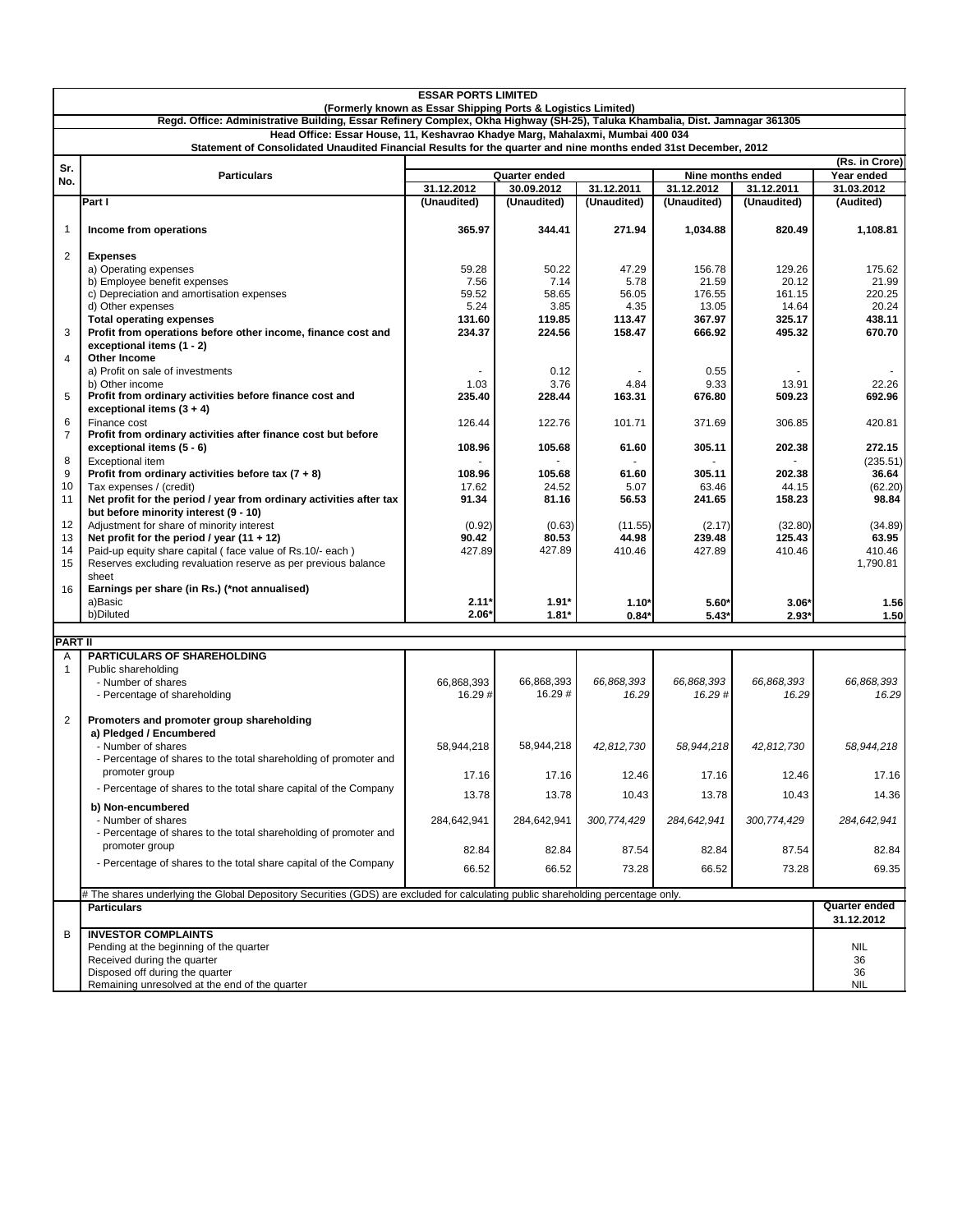1 Tax expenses includes income tax, tonnage tax and deferred tax.

- 2 In line with notification dated 29th December, 2011 issued by the Ministry of Company Affairs, amending Accounting Standard AS 11 "Effects of Changes in Foreign Exchange Rates", the Company has chosen to exercise the option under Para 46 and Para 46A inserted in the standard by the notification, the Company and its subsidiaries have during the period ended 31st December, 2012 capitalised net exchange loss of Rs. 23.33 crore on foreign currency borrowing relating to acquisition of depreciable assets.
- 3 Essar Dredging Limited has become a subsidiary of the Company w.e.f. 1st October, 2012.
- 4 During the quarter, a subsidiary company has commissioned a 16 MMTPA Dry Bulk Terminal facility at Paradip.
- 5 The figures of the previous period(s) have been regrouped / reclassified wherever necessary.
- 6 The above financial results were reviewed by the Audit Committee and approved by the Board of Directors at the meeting held on 17th January, 2013.

**For and on behalf of the Board**

**Place: Mumbai Date: 17th January 2013**

**Rajiv Agarwal Managing Director**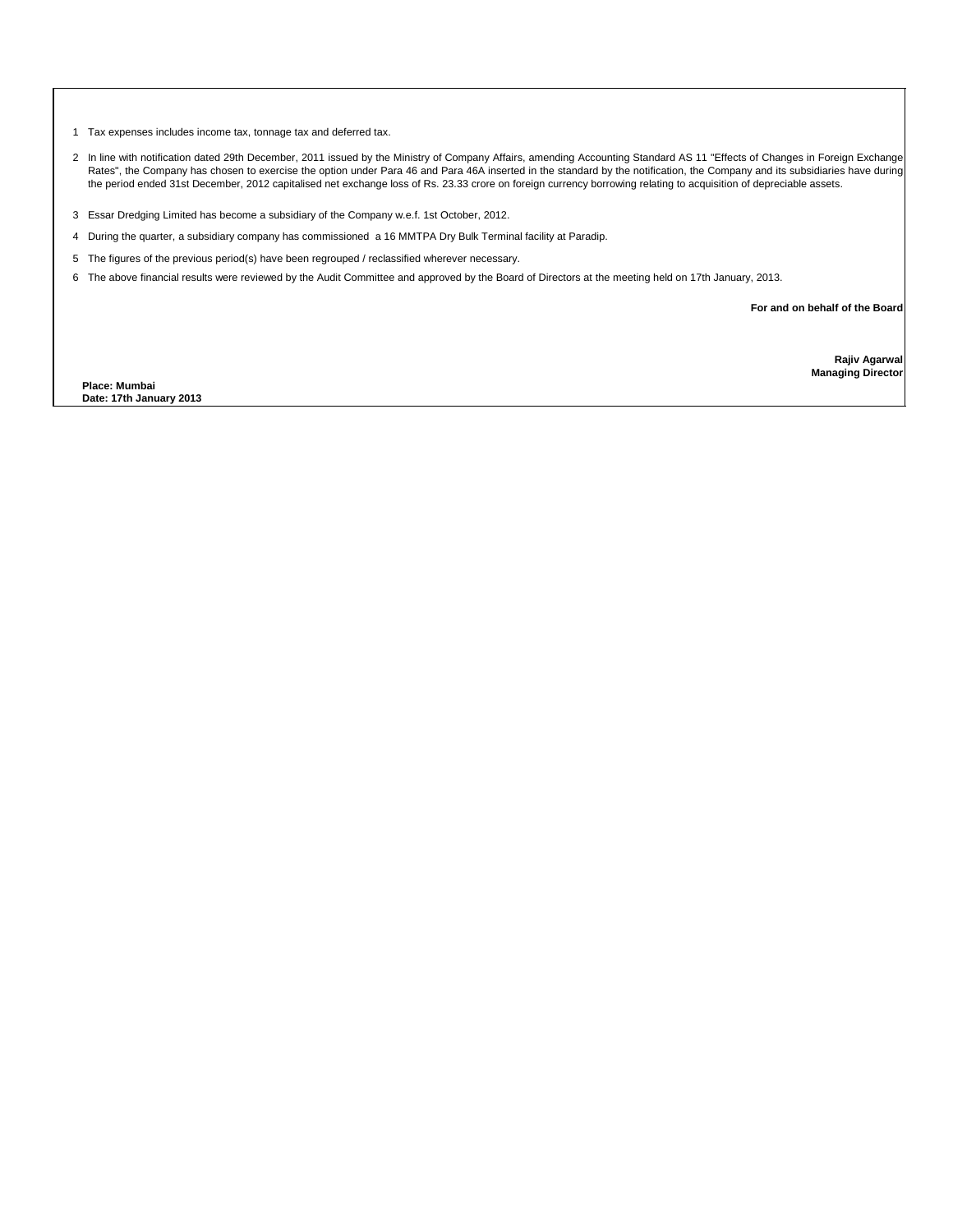| (Formerly known as Essar Shipping Ports & Logistics Limited)<br>Regd. Office: Administrative Building, Essar Refinery Complex, Okha Highway (SH-25), Taluka Khambalia, Dist. Jamnagar 361305<br>Head Office: Essar House, 11, Keshavrao Khadye Marg, Mahalaxmi, Mumbai 400 034<br>Statement of Standalone Unaudited Financial Results for the quarter and nine months ended 31st December, 2012<br><b>PART I</b><br>(Rs. in Crore)<br>Sr.<br><b>Particulars</b><br>Quarter ended<br>Year ended<br>Nine months ended<br>No.<br>31.12.2012<br>30.09.2012<br>31.12.2011<br>31.12.2012<br>31.12.2011<br>31.03.2012<br>(Unaudited)<br>(Unaudited)<br>(Unaudited)<br>(Unaudited)<br>(Unaudited)<br>(Audited)<br>$\mathbf{1}$<br>11.51<br>7.61<br>8.86<br>27.54<br>23.80<br>Income from operations<br>$\overline{2}$<br><b>Expenses</b><br>0.92<br>0.19<br>2.79<br>3.03<br>4.12<br>a) Operating expenses<br>b) Employee benefit expenses<br>2.77<br>3.15<br>3.15<br>8.55<br>8.03<br>c) Depreciation and amortisation expenses<br>1.92<br>1.92<br>1.94<br>5.74<br>5.51<br>d) Other expenses<br>3.39<br>3.39<br>0.65<br>9.43<br>1.54<br><b>Total expenses</b><br>9.00<br>8.65<br>8.53<br>26.75<br>19.20<br>3<br>Profit / (Loss) from operations before other income, finance<br>2.51<br>0.33<br>0.79<br>4.60<br>(1.04)<br>cost and exceptional items (1 - 2)<br>$\overline{4}$<br>Other income<br>a) Profit on sale of investments<br>3.17<br>23.63<br>9.01<br>30.30<br>9.40<br>b) Other income<br>5<br>Profit from ordinary activities before finance cost and<br>5.68<br>22.59<br>9.34<br>31.09<br>14.00<br>exceptional items $(3 + 4)$<br>6<br>9.35<br>55.39<br>72.67<br>Finance cost<br>17.55<br>17.11<br>$\overline{7}$<br>Profit / (Loss) from ordinary activities after finance cost but<br>(11.87)<br>5.48<br>(0.01)<br>(24.30)<br>(58.67)<br>(70.76)<br>before exceptional items (5 - 6)<br>8<br>Exceptional item<br>Profit / (Loss) from ordinary activity before tax (7 - 8)<br>9<br>(11.87)<br>5.48<br>(0.01)<br>(24.30)<br>(58.67)<br>10<br>Tax expenses<br>Profit / (Loss) for the period / year (9 - 10)<br>11<br>5.48<br>(24.30)<br>(11.87)<br>(0.01)<br>(58.67)<br>12<br>Paid-up equity share capital (face value of Rs.10/- each)<br>427.89<br>427.89<br>410.46<br>427.89<br>410.46<br>Reserves excluding revaluation reserve as per previous balance<br>13<br>2,232.58<br>sheet<br>14<br>Earnings per share (in Rs.) (*not annualised)<br>a) Basic<br>$(0.28)^*$<br>$0.13*$<br>$0.00*$<br>$(0.57)^*$<br>$(1.43)^*$<br>b) Diluted<br>$(0.28)^*$<br>$0.13*$<br>$(0.26)^*$<br>$(0.57)^*$<br>$(1.43)^*$<br><b>PART II</b><br><b>PARTICULARS OF SHAREHOLDING</b><br>Α<br><b>Public shareholding</b><br>1<br>- Number of shares<br>66,868,393<br>66,868,393<br>66,868,393<br>66,868,393<br>66,868,393<br>16.29#<br>- Percentage of shareholding<br>16.29#<br>16.29#<br>16.29<br>16.29<br>$\overline{2}$<br>Promoters and promoter group shareholding<br>a) Pledged / Encumbered<br>- Number of shares<br>58,944,218<br>58,944,218<br>42,812,730<br>58,944,218<br>42.812.730<br>- Percentage of shares (as a % of the total shareholding of<br>promoter and promoter group)<br>17.16<br>12.46<br>17.16<br>12.46<br>17.16<br>- Percentage of shares (as a % of the total share capital of the<br>14.36<br>Company)<br>13.78<br>13.78<br>10.43<br>13.78<br>10.43<br>b) Non-encumbered<br>284.642.941<br>284,642,941<br>300,774,429<br>284,642,941<br>300,774,429<br>284,642,941<br>- Number of shares<br>- Percentage of shares (as a % of the total shareholding of<br>87.54<br>82.84<br>87.54<br>82.84<br>82.84<br>82.84<br>promoter and promoter group)<br>- Percentage of shares (as a % of the total share capital of the<br>Company)<br>66.52<br>66.52<br>73.28<br>66.52<br>73.28<br>69.35<br># The shares underlying the Global Depository Securities (GDS) are excluded for calculating public shareholding percentage only.<br>Quarter ended<br><b>Particulars</b><br>31.12.2012<br>B<br><b>INVESTOR COMPLAINTS</b><br><b>NIL</b><br>Pending at the beginning of the quarter<br>Received during the quarter<br>36<br>Disposed off during the quarter<br>36 | <b>ESSAR PORTS LIMITED</b> |                                                |  |  |  |  |  |                      |  |  |  |  |
|----------------------------------------------------------------------------------------------------------------------------------------------------------------------------------------------------------------------------------------------------------------------------------------------------------------------------------------------------------------------------------------------------------------------------------------------------------------------------------------------------------------------------------------------------------------------------------------------------------------------------------------------------------------------------------------------------------------------------------------------------------------------------------------------------------------------------------------------------------------------------------------------------------------------------------------------------------------------------------------------------------------------------------------------------------------------------------------------------------------------------------------------------------------------------------------------------------------------------------------------------------------------------------------------------------------------------------------------------------------------------------------------------------------------------------------------------------------------------------------------------------------------------------------------------------------------------------------------------------------------------------------------------------------------------------------------------------------------------------------------------------------------------------------------------------------------------------------------------------------------------------------------------------------------------------------------------------------------------------------------------------------------------------------------------------------------------------------------------------------------------------------------------------------------------------------------------------------------------------------------------------------------------------------------------------------------------------------------------------------------------------------------------------------------------------------------------------------------------------------------------------------------------------------------------------------------------------------------------------------------------------------------------------------------------------------------------------------------------------------------------------------------------------------------------------------------------------------------------------------------------------------------------------------------------------------------------------------------------------------------------------------------------------------------------------------------------------------------------------------------------------------------------------------------------------------------------------------------------------------------------------------------------------------------------------------------------------------------------------------------------------------------------------------------------------------------------------------------------------------------------------------------------------------------------------------------------------------------------------------------------------------------------------------------------------------------------------------------------------------------------------------------------------------------------------------------------------------------------------------------------------------------------------------------------------------------------------------------------------------------------------------------------------------------------------------------------------------------------------------------------------------------------------------------|----------------------------|------------------------------------------------|--|--|--|--|--|----------------------|--|--|--|--|
|                                                                                                                                                                                                                                                                                                                                                                                                                                                                                                                                                                                                                                                                                                                                                                                                                                                                                                                                                                                                                                                                                                                                                                                                                                                                                                                                                                                                                                                                                                                                                                                                                                                                                                                                                                                                                                                                                                                                                                                                                                                                                                                                                                                                                                                                                                                                                                                                                                                                                                                                                                                                                                                                                                                                                                                                                                                                                                                                                                                                                                                                                                                                                                                                                                                                                                                                                                                                                                                                                                                                                                                                                                                                                                                                                                                                                                                                                                                                                                                                                                                                                                                                                                      |                            |                                                |  |  |  |  |  |                      |  |  |  |  |
|                                                                                                                                                                                                                                                                                                                                                                                                                                                                                                                                                                                                                                                                                                                                                                                                                                                                                                                                                                                                                                                                                                                                                                                                                                                                                                                                                                                                                                                                                                                                                                                                                                                                                                                                                                                                                                                                                                                                                                                                                                                                                                                                                                                                                                                                                                                                                                                                                                                                                                                                                                                                                                                                                                                                                                                                                                                                                                                                                                                                                                                                                                                                                                                                                                                                                                                                                                                                                                                                                                                                                                                                                                                                                                                                                                                                                                                                                                                                                                                                                                                                                                                                                                      |                            |                                                |  |  |  |  |  |                      |  |  |  |  |
|                                                                                                                                                                                                                                                                                                                                                                                                                                                                                                                                                                                                                                                                                                                                                                                                                                                                                                                                                                                                                                                                                                                                                                                                                                                                                                                                                                                                                                                                                                                                                                                                                                                                                                                                                                                                                                                                                                                                                                                                                                                                                                                                                                                                                                                                                                                                                                                                                                                                                                                                                                                                                                                                                                                                                                                                                                                                                                                                                                                                                                                                                                                                                                                                                                                                                                                                                                                                                                                                                                                                                                                                                                                                                                                                                                                                                                                                                                                                                                                                                                                                                                                                                                      |                            |                                                |  |  |  |  |  |                      |  |  |  |  |
|                                                                                                                                                                                                                                                                                                                                                                                                                                                                                                                                                                                                                                                                                                                                                                                                                                                                                                                                                                                                                                                                                                                                                                                                                                                                                                                                                                                                                                                                                                                                                                                                                                                                                                                                                                                                                                                                                                                                                                                                                                                                                                                                                                                                                                                                                                                                                                                                                                                                                                                                                                                                                                                                                                                                                                                                                                                                                                                                                                                                                                                                                                                                                                                                                                                                                                                                                                                                                                                                                                                                                                                                                                                                                                                                                                                                                                                                                                                                                                                                                                                                                                                                                                      |                            |                                                |  |  |  |  |  |                      |  |  |  |  |
|                                                                                                                                                                                                                                                                                                                                                                                                                                                                                                                                                                                                                                                                                                                                                                                                                                                                                                                                                                                                                                                                                                                                                                                                                                                                                                                                                                                                                                                                                                                                                                                                                                                                                                                                                                                                                                                                                                                                                                                                                                                                                                                                                                                                                                                                                                                                                                                                                                                                                                                                                                                                                                                                                                                                                                                                                                                                                                                                                                                                                                                                                                                                                                                                                                                                                                                                                                                                                                                                                                                                                                                                                                                                                                                                                                                                                                                                                                                                                                                                                                                                                                                                                                      |                            |                                                |  |  |  |  |  |                      |  |  |  |  |
|                                                                                                                                                                                                                                                                                                                                                                                                                                                                                                                                                                                                                                                                                                                                                                                                                                                                                                                                                                                                                                                                                                                                                                                                                                                                                                                                                                                                                                                                                                                                                                                                                                                                                                                                                                                                                                                                                                                                                                                                                                                                                                                                                                                                                                                                                                                                                                                                                                                                                                                                                                                                                                                                                                                                                                                                                                                                                                                                                                                                                                                                                                                                                                                                                                                                                                                                                                                                                                                                                                                                                                                                                                                                                                                                                                                                                                                                                                                                                                                                                                                                                                                                                                      |                            |                                                |  |  |  |  |  |                      |  |  |  |  |
|                                                                                                                                                                                                                                                                                                                                                                                                                                                                                                                                                                                                                                                                                                                                                                                                                                                                                                                                                                                                                                                                                                                                                                                                                                                                                                                                                                                                                                                                                                                                                                                                                                                                                                                                                                                                                                                                                                                                                                                                                                                                                                                                                                                                                                                                                                                                                                                                                                                                                                                                                                                                                                                                                                                                                                                                                                                                                                                                                                                                                                                                                                                                                                                                                                                                                                                                                                                                                                                                                                                                                                                                                                                                                                                                                                                                                                                                                                                                                                                                                                                                                                                                                                      |                            |                                                |  |  |  |  |  |                      |  |  |  |  |
|                                                                                                                                                                                                                                                                                                                                                                                                                                                                                                                                                                                                                                                                                                                                                                                                                                                                                                                                                                                                                                                                                                                                                                                                                                                                                                                                                                                                                                                                                                                                                                                                                                                                                                                                                                                                                                                                                                                                                                                                                                                                                                                                                                                                                                                                                                                                                                                                                                                                                                                                                                                                                                                                                                                                                                                                                                                                                                                                                                                                                                                                                                                                                                                                                                                                                                                                                                                                                                                                                                                                                                                                                                                                                                                                                                                                                                                                                                                                                                                                                                                                                                                                                                      |                            |                                                |  |  |  |  |  | 36.22                |  |  |  |  |
|                                                                                                                                                                                                                                                                                                                                                                                                                                                                                                                                                                                                                                                                                                                                                                                                                                                                                                                                                                                                                                                                                                                                                                                                                                                                                                                                                                                                                                                                                                                                                                                                                                                                                                                                                                                                                                                                                                                                                                                                                                                                                                                                                                                                                                                                                                                                                                                                                                                                                                                                                                                                                                                                                                                                                                                                                                                                                                                                                                                                                                                                                                                                                                                                                                                                                                                                                                                                                                                                                                                                                                                                                                                                                                                                                                                                                                                                                                                                                                                                                                                                                                                                                                      |                            |                                                |  |  |  |  |  | 7.26<br>9.27<br>7.40 |  |  |  |  |
|                                                                                                                                                                                                                                                                                                                                                                                                                                                                                                                                                                                                                                                                                                                                                                                                                                                                                                                                                                                                                                                                                                                                                                                                                                                                                                                                                                                                                                                                                                                                                                                                                                                                                                                                                                                                                                                                                                                                                                                                                                                                                                                                                                                                                                                                                                                                                                                                                                                                                                                                                                                                                                                                                                                                                                                                                                                                                                                                                                                                                                                                                                                                                                                                                                                                                                                                                                                                                                                                                                                                                                                                                                                                                                                                                                                                                                                                                                                                                                                                                                                                                                                                                                      |                            |                                                |  |  |  |  |  | 6.99                 |  |  |  |  |
|                                                                                                                                                                                                                                                                                                                                                                                                                                                                                                                                                                                                                                                                                                                                                                                                                                                                                                                                                                                                                                                                                                                                                                                                                                                                                                                                                                                                                                                                                                                                                                                                                                                                                                                                                                                                                                                                                                                                                                                                                                                                                                                                                                                                                                                                                                                                                                                                                                                                                                                                                                                                                                                                                                                                                                                                                                                                                                                                                                                                                                                                                                                                                                                                                                                                                                                                                                                                                                                                                                                                                                                                                                                                                                                                                                                                                                                                                                                                                                                                                                                                                                                                                                      |                            |                                                |  |  |  |  |  | 30.92<br>5.30        |  |  |  |  |
|                                                                                                                                                                                                                                                                                                                                                                                                                                                                                                                                                                                                                                                                                                                                                                                                                                                                                                                                                                                                                                                                                                                                                                                                                                                                                                                                                                                                                                                                                                                                                                                                                                                                                                                                                                                                                                                                                                                                                                                                                                                                                                                                                                                                                                                                                                                                                                                                                                                                                                                                                                                                                                                                                                                                                                                                                                                                                                                                                                                                                                                                                                                                                                                                                                                                                                                                                                                                                                                                                                                                                                                                                                                                                                                                                                                                                                                                                                                                                                                                                                                                                                                                                                      |                            |                                                |  |  |  |  |  | 0.02                 |  |  |  |  |
|                                                                                                                                                                                                                                                                                                                                                                                                                                                                                                                                                                                                                                                                                                                                                                                                                                                                                                                                                                                                                                                                                                                                                                                                                                                                                                                                                                                                                                                                                                                                                                                                                                                                                                                                                                                                                                                                                                                                                                                                                                                                                                                                                                                                                                                                                                                                                                                                                                                                                                                                                                                                                                                                                                                                                                                                                                                                                                                                                                                                                                                                                                                                                                                                                                                                                                                                                                                                                                                                                                                                                                                                                                                                                                                                                                                                                                                                                                                                                                                                                                                                                                                                                                      |                            |                                                |  |  |  |  |  | 16.32                |  |  |  |  |
|                                                                                                                                                                                                                                                                                                                                                                                                                                                                                                                                                                                                                                                                                                                                                                                                                                                                                                                                                                                                                                                                                                                                                                                                                                                                                                                                                                                                                                                                                                                                                                                                                                                                                                                                                                                                                                                                                                                                                                                                                                                                                                                                                                                                                                                                                                                                                                                                                                                                                                                                                                                                                                                                                                                                                                                                                                                                                                                                                                                                                                                                                                                                                                                                                                                                                                                                                                                                                                                                                                                                                                                                                                                                                                                                                                                                                                                                                                                                                                                                                                                                                                                                                                      |                            |                                                |  |  |  |  |  | 21.64                |  |  |  |  |
|                                                                                                                                                                                                                                                                                                                                                                                                                                                                                                                                                                                                                                                                                                                                                                                                                                                                                                                                                                                                                                                                                                                                                                                                                                                                                                                                                                                                                                                                                                                                                                                                                                                                                                                                                                                                                                                                                                                                                                                                                                                                                                                                                                                                                                                                                                                                                                                                                                                                                                                                                                                                                                                                                                                                                                                                                                                                                                                                                                                                                                                                                                                                                                                                                                                                                                                                                                                                                                                                                                                                                                                                                                                                                                                                                                                                                                                                                                                                                                                                                                                                                                                                                                      |                            |                                                |  |  |  |  |  | 92.40                |  |  |  |  |
|                                                                                                                                                                                                                                                                                                                                                                                                                                                                                                                                                                                                                                                                                                                                                                                                                                                                                                                                                                                                                                                                                                                                                                                                                                                                                                                                                                                                                                                                                                                                                                                                                                                                                                                                                                                                                                                                                                                                                                                                                                                                                                                                                                                                                                                                                                                                                                                                                                                                                                                                                                                                                                                                                                                                                                                                                                                                                                                                                                                                                                                                                                                                                                                                                                                                                                                                                                                                                                                                                                                                                                                                                                                                                                                                                                                                                                                                                                                                                                                                                                                                                                                                                                      |                            |                                                |  |  |  |  |  |                      |  |  |  |  |
|                                                                                                                                                                                                                                                                                                                                                                                                                                                                                                                                                                                                                                                                                                                                                                                                                                                                                                                                                                                                                                                                                                                                                                                                                                                                                                                                                                                                                                                                                                                                                                                                                                                                                                                                                                                                                                                                                                                                                                                                                                                                                                                                                                                                                                                                                                                                                                                                                                                                                                                                                                                                                                                                                                                                                                                                                                                                                                                                                                                                                                                                                                                                                                                                                                                                                                                                                                                                                                                                                                                                                                                                                                                                                                                                                                                                                                                                                                                                                                                                                                                                                                                                                                      |                            |                                                |  |  |  |  |  | (70.76)<br>0.23      |  |  |  |  |
|                                                                                                                                                                                                                                                                                                                                                                                                                                                                                                                                                                                                                                                                                                                                                                                                                                                                                                                                                                                                                                                                                                                                                                                                                                                                                                                                                                                                                                                                                                                                                                                                                                                                                                                                                                                                                                                                                                                                                                                                                                                                                                                                                                                                                                                                                                                                                                                                                                                                                                                                                                                                                                                                                                                                                                                                                                                                                                                                                                                                                                                                                                                                                                                                                                                                                                                                                                                                                                                                                                                                                                                                                                                                                                                                                                                                                                                                                                                                                                                                                                                                                                                                                                      |                            |                                                |  |  |  |  |  | (70.99)              |  |  |  |  |
|                                                                                                                                                                                                                                                                                                                                                                                                                                                                                                                                                                                                                                                                                                                                                                                                                                                                                                                                                                                                                                                                                                                                                                                                                                                                                                                                                                                                                                                                                                                                                                                                                                                                                                                                                                                                                                                                                                                                                                                                                                                                                                                                                                                                                                                                                                                                                                                                                                                                                                                                                                                                                                                                                                                                                                                                                                                                                                                                                                                                                                                                                                                                                                                                                                                                                                                                                                                                                                                                                                                                                                                                                                                                                                                                                                                                                                                                                                                                                                                                                                                                                                                                                                      |                            |                                                |  |  |  |  |  | 410.46               |  |  |  |  |
|                                                                                                                                                                                                                                                                                                                                                                                                                                                                                                                                                                                                                                                                                                                                                                                                                                                                                                                                                                                                                                                                                                                                                                                                                                                                                                                                                                                                                                                                                                                                                                                                                                                                                                                                                                                                                                                                                                                                                                                                                                                                                                                                                                                                                                                                                                                                                                                                                                                                                                                                                                                                                                                                                                                                                                                                                                                                                                                                                                                                                                                                                                                                                                                                                                                                                                                                                                                                                                                                                                                                                                                                                                                                                                                                                                                                                                                                                                                                                                                                                                                                                                                                                                      |                            |                                                |  |  |  |  |  |                      |  |  |  |  |
|                                                                                                                                                                                                                                                                                                                                                                                                                                                                                                                                                                                                                                                                                                                                                                                                                                                                                                                                                                                                                                                                                                                                                                                                                                                                                                                                                                                                                                                                                                                                                                                                                                                                                                                                                                                                                                                                                                                                                                                                                                                                                                                                                                                                                                                                                                                                                                                                                                                                                                                                                                                                                                                                                                                                                                                                                                                                                                                                                                                                                                                                                                                                                                                                                                                                                                                                                                                                                                                                                                                                                                                                                                                                                                                                                                                                                                                                                                                                                                                                                                                                                                                                                                      |                            |                                                |  |  |  |  |  |                      |  |  |  |  |
|                                                                                                                                                                                                                                                                                                                                                                                                                                                                                                                                                                                                                                                                                                                                                                                                                                                                                                                                                                                                                                                                                                                                                                                                                                                                                                                                                                                                                                                                                                                                                                                                                                                                                                                                                                                                                                                                                                                                                                                                                                                                                                                                                                                                                                                                                                                                                                                                                                                                                                                                                                                                                                                                                                                                                                                                                                                                                                                                                                                                                                                                                                                                                                                                                                                                                                                                                                                                                                                                                                                                                                                                                                                                                                                                                                                                                                                                                                                                                                                                                                                                                                                                                                      |                            |                                                |  |  |  |  |  | (1.73)<br>(1.73)     |  |  |  |  |
|                                                                                                                                                                                                                                                                                                                                                                                                                                                                                                                                                                                                                                                                                                                                                                                                                                                                                                                                                                                                                                                                                                                                                                                                                                                                                                                                                                                                                                                                                                                                                                                                                                                                                                                                                                                                                                                                                                                                                                                                                                                                                                                                                                                                                                                                                                                                                                                                                                                                                                                                                                                                                                                                                                                                                                                                                                                                                                                                                                                                                                                                                                                                                                                                                                                                                                                                                                                                                                                                                                                                                                                                                                                                                                                                                                                                                                                                                                                                                                                                                                                                                                                                                                      |                            |                                                |  |  |  |  |  |                      |  |  |  |  |
|                                                                                                                                                                                                                                                                                                                                                                                                                                                                                                                                                                                                                                                                                                                                                                                                                                                                                                                                                                                                                                                                                                                                                                                                                                                                                                                                                                                                                                                                                                                                                                                                                                                                                                                                                                                                                                                                                                                                                                                                                                                                                                                                                                                                                                                                                                                                                                                                                                                                                                                                                                                                                                                                                                                                                                                                                                                                                                                                                                                                                                                                                                                                                                                                                                                                                                                                                                                                                                                                                                                                                                                                                                                                                                                                                                                                                                                                                                                                                                                                                                                                                                                                                                      |                            |                                                |  |  |  |  |  |                      |  |  |  |  |
|                                                                                                                                                                                                                                                                                                                                                                                                                                                                                                                                                                                                                                                                                                                                                                                                                                                                                                                                                                                                                                                                                                                                                                                                                                                                                                                                                                                                                                                                                                                                                                                                                                                                                                                                                                                                                                                                                                                                                                                                                                                                                                                                                                                                                                                                                                                                                                                                                                                                                                                                                                                                                                                                                                                                                                                                                                                                                                                                                                                                                                                                                                                                                                                                                                                                                                                                                                                                                                                                                                                                                                                                                                                                                                                                                                                                                                                                                                                                                                                                                                                                                                                                                                      |                            |                                                |  |  |  |  |  |                      |  |  |  |  |
|                                                                                                                                                                                                                                                                                                                                                                                                                                                                                                                                                                                                                                                                                                                                                                                                                                                                                                                                                                                                                                                                                                                                                                                                                                                                                                                                                                                                                                                                                                                                                                                                                                                                                                                                                                                                                                                                                                                                                                                                                                                                                                                                                                                                                                                                                                                                                                                                                                                                                                                                                                                                                                                                                                                                                                                                                                                                                                                                                                                                                                                                                                                                                                                                                                                                                                                                                                                                                                                                                                                                                                                                                                                                                                                                                                                                                                                                                                                                                                                                                                                                                                                                                                      |                            |                                                |  |  |  |  |  |                      |  |  |  |  |
|                                                                                                                                                                                                                                                                                                                                                                                                                                                                                                                                                                                                                                                                                                                                                                                                                                                                                                                                                                                                                                                                                                                                                                                                                                                                                                                                                                                                                                                                                                                                                                                                                                                                                                                                                                                                                                                                                                                                                                                                                                                                                                                                                                                                                                                                                                                                                                                                                                                                                                                                                                                                                                                                                                                                                                                                                                                                                                                                                                                                                                                                                                                                                                                                                                                                                                                                                                                                                                                                                                                                                                                                                                                                                                                                                                                                                                                                                                                                                                                                                                                                                                                                                                      |                            |                                                |  |  |  |  |  | 66,868,393           |  |  |  |  |
|                                                                                                                                                                                                                                                                                                                                                                                                                                                                                                                                                                                                                                                                                                                                                                                                                                                                                                                                                                                                                                                                                                                                                                                                                                                                                                                                                                                                                                                                                                                                                                                                                                                                                                                                                                                                                                                                                                                                                                                                                                                                                                                                                                                                                                                                                                                                                                                                                                                                                                                                                                                                                                                                                                                                                                                                                                                                                                                                                                                                                                                                                                                                                                                                                                                                                                                                                                                                                                                                                                                                                                                                                                                                                                                                                                                                                                                                                                                                                                                                                                                                                                                                                                      |                            |                                                |  |  |  |  |  | 16.29                |  |  |  |  |
|                                                                                                                                                                                                                                                                                                                                                                                                                                                                                                                                                                                                                                                                                                                                                                                                                                                                                                                                                                                                                                                                                                                                                                                                                                                                                                                                                                                                                                                                                                                                                                                                                                                                                                                                                                                                                                                                                                                                                                                                                                                                                                                                                                                                                                                                                                                                                                                                                                                                                                                                                                                                                                                                                                                                                                                                                                                                                                                                                                                                                                                                                                                                                                                                                                                                                                                                                                                                                                                                                                                                                                                                                                                                                                                                                                                                                                                                                                                                                                                                                                                                                                                                                                      |                            |                                                |  |  |  |  |  |                      |  |  |  |  |
|                                                                                                                                                                                                                                                                                                                                                                                                                                                                                                                                                                                                                                                                                                                                                                                                                                                                                                                                                                                                                                                                                                                                                                                                                                                                                                                                                                                                                                                                                                                                                                                                                                                                                                                                                                                                                                                                                                                                                                                                                                                                                                                                                                                                                                                                                                                                                                                                                                                                                                                                                                                                                                                                                                                                                                                                                                                                                                                                                                                                                                                                                                                                                                                                                                                                                                                                                                                                                                                                                                                                                                                                                                                                                                                                                                                                                                                                                                                                                                                                                                                                                                                                                                      |                            |                                                |  |  |  |  |  | 58,944,218           |  |  |  |  |
|                                                                                                                                                                                                                                                                                                                                                                                                                                                                                                                                                                                                                                                                                                                                                                                                                                                                                                                                                                                                                                                                                                                                                                                                                                                                                                                                                                                                                                                                                                                                                                                                                                                                                                                                                                                                                                                                                                                                                                                                                                                                                                                                                                                                                                                                                                                                                                                                                                                                                                                                                                                                                                                                                                                                                                                                                                                                                                                                                                                                                                                                                                                                                                                                                                                                                                                                                                                                                                                                                                                                                                                                                                                                                                                                                                                                                                                                                                                                                                                                                                                                                                                                                                      |                            |                                                |  |  |  |  |  | 17.16                |  |  |  |  |
|                                                                                                                                                                                                                                                                                                                                                                                                                                                                                                                                                                                                                                                                                                                                                                                                                                                                                                                                                                                                                                                                                                                                                                                                                                                                                                                                                                                                                                                                                                                                                                                                                                                                                                                                                                                                                                                                                                                                                                                                                                                                                                                                                                                                                                                                                                                                                                                                                                                                                                                                                                                                                                                                                                                                                                                                                                                                                                                                                                                                                                                                                                                                                                                                                                                                                                                                                                                                                                                                                                                                                                                                                                                                                                                                                                                                                                                                                                                                                                                                                                                                                                                                                                      |                            |                                                |  |  |  |  |  |                      |  |  |  |  |
|                                                                                                                                                                                                                                                                                                                                                                                                                                                                                                                                                                                                                                                                                                                                                                                                                                                                                                                                                                                                                                                                                                                                                                                                                                                                                                                                                                                                                                                                                                                                                                                                                                                                                                                                                                                                                                                                                                                                                                                                                                                                                                                                                                                                                                                                                                                                                                                                                                                                                                                                                                                                                                                                                                                                                                                                                                                                                                                                                                                                                                                                                                                                                                                                                                                                                                                                                                                                                                                                                                                                                                                                                                                                                                                                                                                                                                                                                                                                                                                                                                                                                                                                                                      |                            |                                                |  |  |  |  |  |                      |  |  |  |  |
|                                                                                                                                                                                                                                                                                                                                                                                                                                                                                                                                                                                                                                                                                                                                                                                                                                                                                                                                                                                                                                                                                                                                                                                                                                                                                                                                                                                                                                                                                                                                                                                                                                                                                                                                                                                                                                                                                                                                                                                                                                                                                                                                                                                                                                                                                                                                                                                                                                                                                                                                                                                                                                                                                                                                                                                                                                                                                                                                                                                                                                                                                                                                                                                                                                                                                                                                                                                                                                                                                                                                                                                                                                                                                                                                                                                                                                                                                                                                                                                                                                                                                                                                                                      |                            |                                                |  |  |  |  |  |                      |  |  |  |  |
|                                                                                                                                                                                                                                                                                                                                                                                                                                                                                                                                                                                                                                                                                                                                                                                                                                                                                                                                                                                                                                                                                                                                                                                                                                                                                                                                                                                                                                                                                                                                                                                                                                                                                                                                                                                                                                                                                                                                                                                                                                                                                                                                                                                                                                                                                                                                                                                                                                                                                                                                                                                                                                                                                                                                                                                                                                                                                                                                                                                                                                                                                                                                                                                                                                                                                                                                                                                                                                                                                                                                                                                                                                                                                                                                                                                                                                                                                                                                                                                                                                                                                                                                                                      |                            |                                                |  |  |  |  |  |                      |  |  |  |  |
|                                                                                                                                                                                                                                                                                                                                                                                                                                                                                                                                                                                                                                                                                                                                                                                                                                                                                                                                                                                                                                                                                                                                                                                                                                                                                                                                                                                                                                                                                                                                                                                                                                                                                                                                                                                                                                                                                                                                                                                                                                                                                                                                                                                                                                                                                                                                                                                                                                                                                                                                                                                                                                                                                                                                                                                                                                                                                                                                                                                                                                                                                                                                                                                                                                                                                                                                                                                                                                                                                                                                                                                                                                                                                                                                                                                                                                                                                                                                                                                                                                                                                                                                                                      |                            |                                                |  |  |  |  |  |                      |  |  |  |  |
|                                                                                                                                                                                                                                                                                                                                                                                                                                                                                                                                                                                                                                                                                                                                                                                                                                                                                                                                                                                                                                                                                                                                                                                                                                                                                                                                                                                                                                                                                                                                                                                                                                                                                                                                                                                                                                                                                                                                                                                                                                                                                                                                                                                                                                                                                                                                                                                                                                                                                                                                                                                                                                                                                                                                                                                                                                                                                                                                                                                                                                                                                                                                                                                                                                                                                                                                                                                                                                                                                                                                                                                                                                                                                                                                                                                                                                                                                                                                                                                                                                                                                                                                                                      |                            |                                                |  |  |  |  |  |                      |  |  |  |  |
|                                                                                                                                                                                                                                                                                                                                                                                                                                                                                                                                                                                                                                                                                                                                                                                                                                                                                                                                                                                                                                                                                                                                                                                                                                                                                                                                                                                                                                                                                                                                                                                                                                                                                                                                                                                                                                                                                                                                                                                                                                                                                                                                                                                                                                                                                                                                                                                                                                                                                                                                                                                                                                                                                                                                                                                                                                                                                                                                                                                                                                                                                                                                                                                                                                                                                                                                                                                                                                                                                                                                                                                                                                                                                                                                                                                                                                                                                                                                                                                                                                                                                                                                                                      |                            |                                                |  |  |  |  |  |                      |  |  |  |  |
|                                                                                                                                                                                                                                                                                                                                                                                                                                                                                                                                                                                                                                                                                                                                                                                                                                                                                                                                                                                                                                                                                                                                                                                                                                                                                                                                                                                                                                                                                                                                                                                                                                                                                                                                                                                                                                                                                                                                                                                                                                                                                                                                                                                                                                                                                                                                                                                                                                                                                                                                                                                                                                                                                                                                                                                                                                                                                                                                                                                                                                                                                                                                                                                                                                                                                                                                                                                                                                                                                                                                                                                                                                                                                                                                                                                                                                                                                                                                                                                                                                                                                                                                                                      |                            |                                                |  |  |  |  |  |                      |  |  |  |  |
|                                                                                                                                                                                                                                                                                                                                                                                                                                                                                                                                                                                                                                                                                                                                                                                                                                                                                                                                                                                                                                                                                                                                                                                                                                                                                                                                                                                                                                                                                                                                                                                                                                                                                                                                                                                                                                                                                                                                                                                                                                                                                                                                                                                                                                                                                                                                                                                                                                                                                                                                                                                                                                                                                                                                                                                                                                                                                                                                                                                                                                                                                                                                                                                                                                                                                                                                                                                                                                                                                                                                                                                                                                                                                                                                                                                                                                                                                                                                                                                                                                                                                                                                                                      |                            |                                                |  |  |  |  |  |                      |  |  |  |  |
|                                                                                                                                                                                                                                                                                                                                                                                                                                                                                                                                                                                                                                                                                                                                                                                                                                                                                                                                                                                                                                                                                                                                                                                                                                                                                                                                                                                                                                                                                                                                                                                                                                                                                                                                                                                                                                                                                                                                                                                                                                                                                                                                                                                                                                                                                                                                                                                                                                                                                                                                                                                                                                                                                                                                                                                                                                                                                                                                                                                                                                                                                                                                                                                                                                                                                                                                                                                                                                                                                                                                                                                                                                                                                                                                                                                                                                                                                                                                                                                                                                                                                                                                                                      |                            | Remaining unresolved at the end of the quarter |  |  |  |  |  | <b>NIL</b>           |  |  |  |  |